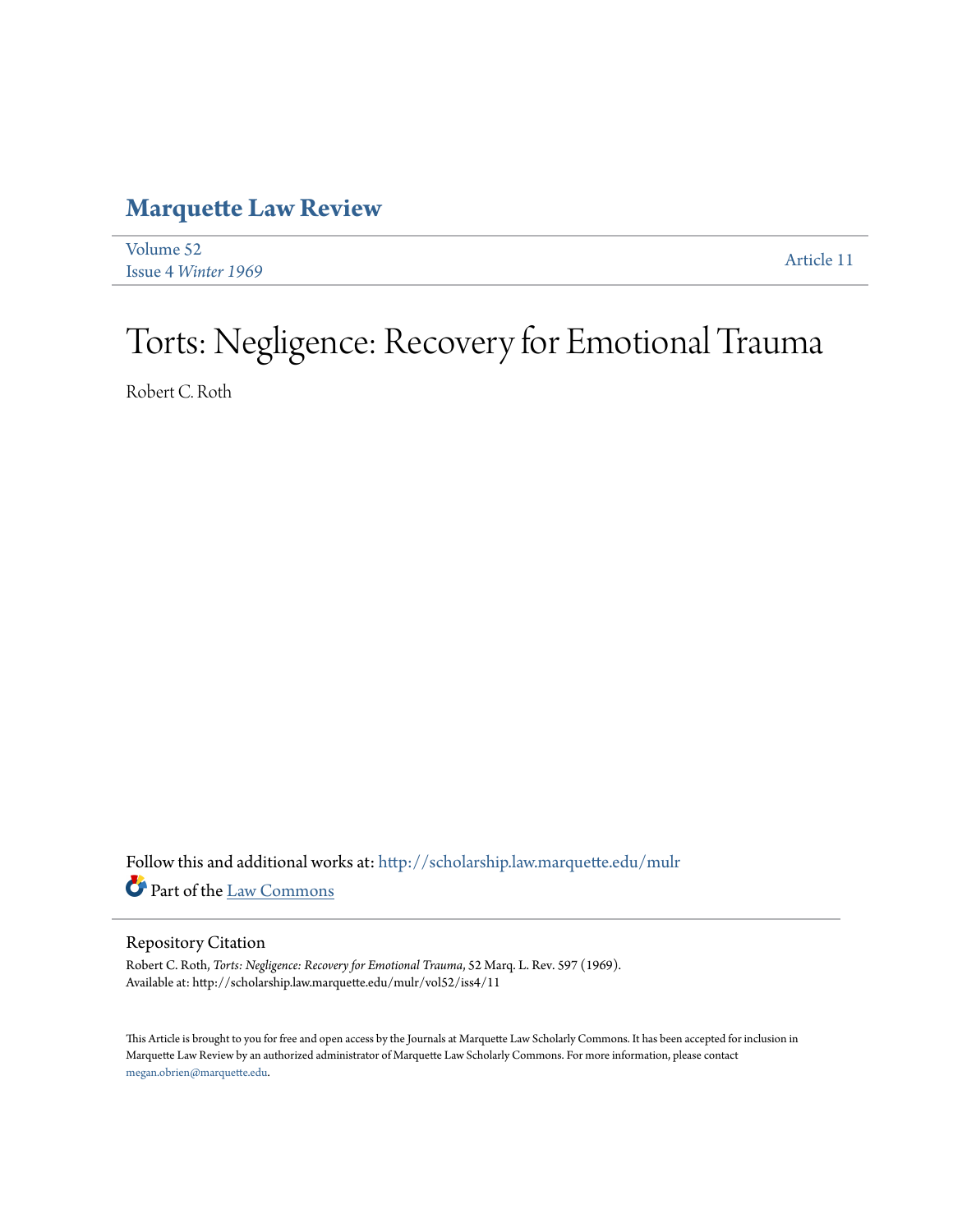## *Conclusion*

It seems that the court in *Rice* has inadvertently eliminated the rule that restricts the scope of cross-examination and **by** implication has adopted Rule 105 of the Model Code of Evidence.<sup>23</sup> This rule makes the scope of cross-examination a matter of the trial court's discretion. Adoption of Rule 105 should allow an orderly trial without placing a restriction on the extent of the witness' admissible testimony on either direct or cross-examination. The rule also preserves our partisan witness form of advocacy. Such preservation is necessary because the adoption of the wide-open type of cross-examination would in effect eliminate the normal rules of evidence as to the foundation for competency, the partisan witness rule and the order of trial. The state's witness becomes a witness for both the prosecution and the defense.<sup>24</sup>

LESLIE **J.** MLAKAR

Torts-Negligence-Recovery for Emotional Trauma: In *Dillon v. Legg,'* a mother brought a negligence action against the driver of an automobile that struck and killed her infant daughter. She alleged that because she had witnessed the accident, and because she had feared for the safety of her child, she sustained great emotional disturbance, shock, and injury to her nervous system. The trial court granted summary judgment in favor of the defendant. The issue presented on appeal to the state supreme court was whether tort liability may be predicated on emotional trauma and attendant bodily illness that have been induced by apprehension of negligently caused danger or injury to a closely related person. In a 4 to 3 decision, the supreme court recognized the mother's cause of action.

With one exception,<sup>2</sup> the courts since 1930 have denied recovery un-

**23 MODEL** CODE OF EVIDENCE rule **105** (1942) **:** The judge controls the conduct of the trial to the end -that the evidence shall be presented honestly, expeditiously and in such form as to be readily understood, and in his discretion, among other things **. . .**

(h) to what extent and in what circumstances a party cross-examining a witness may be forbidden to examine him concerning material matters not inquired about on a previous examination by the judge or by the adverse party .... **<sup>24</sup>***Neider v. Spoehr,* 41 Wis. 2d 610, 165 N.W.2d 171 (1969), a civil case

handed down after the *Rice* decision, the supreme court ruled that the scope<br>of cross-examination was a matter of the trial court's discretion. In *Boller v.*<br>*Cofrances*, 42 Wis. 2d 170, 166 N.W.2d 129 (1969), another ci court indicated that the rule should be applied in both civil and criminal trials. 168 Cal. **2d** 766, 441 P.2d 912, 69 Cal. Rptr. 72 (1968) <sup>2</sup> 1n Rasmussen v. Benson, 133 Neb. 449, 275 N.W. 674 (1937), *aff'd on re-*

*hearing*, 135 Neb. 232, 280 N.W. 890 (1938), the plaintiff was sold poisoned feed for his dairy cows. He suffered a mental breakdown and eventual death induced by his fear for the safety of those to whom he had sold milk. high degree of care imposed on those who handle poison, as well as a product liability aspect, diminishes the applicability of the case to automobile fact situations.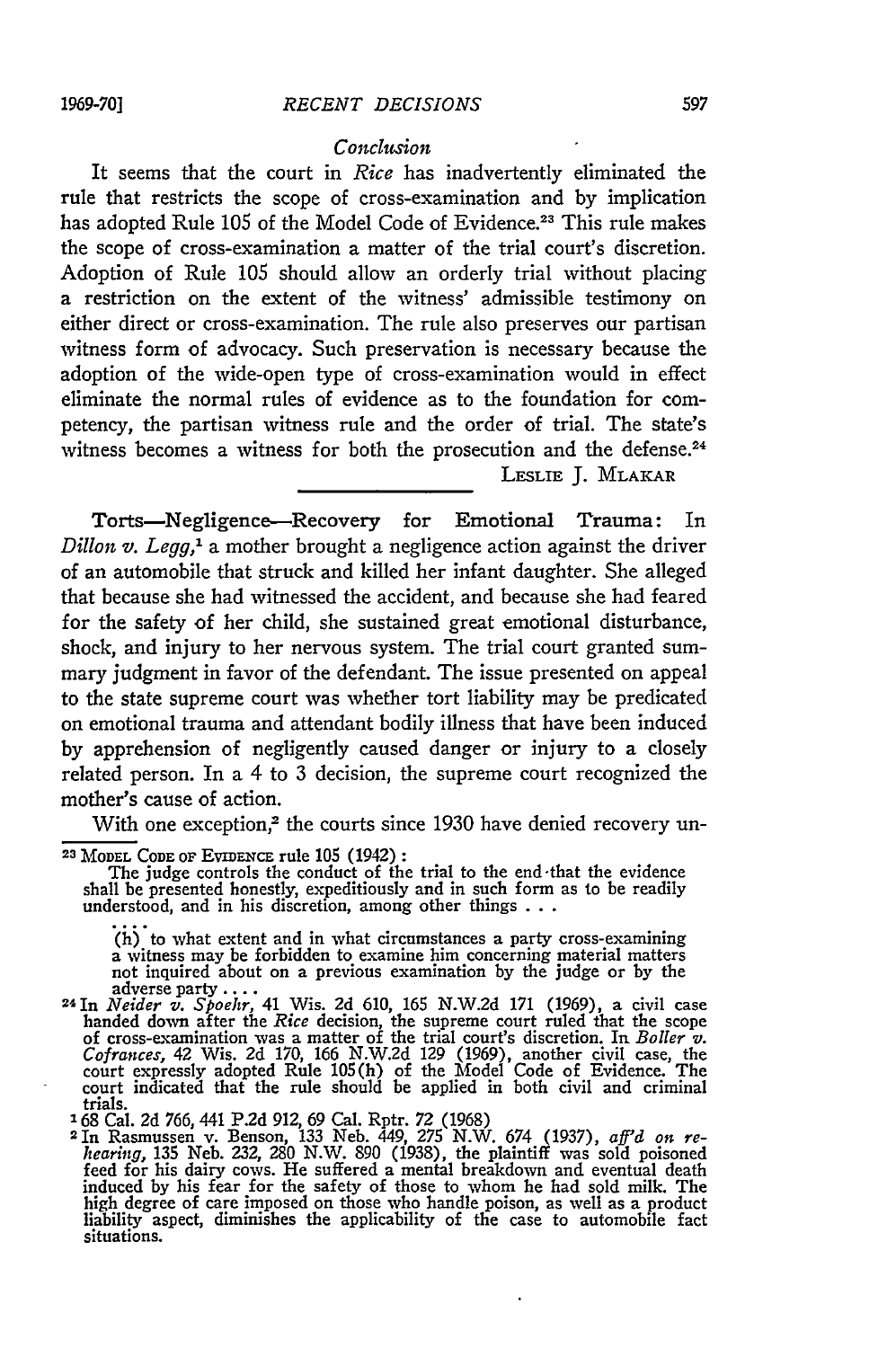der similar circumstances.<sup>3</sup> Indeed, a caveat to Section 313 in the First Restatement of Torts (1934) seemed to favor recovery for a parent or a spouse,<sup>4</sup> but in 1960 the ALI bowed to the overwhelming case law and removed the caveat, substituting a definite rule of nonliability.<sup>5</sup> But the determination of the possible effect *Dillon* will have on tort law, and the cogency of its reasoning, require that its reasoning be compared with the cases holding to the contrary.

Writing for the majority, Justice Tobriner postulated that the refusal to impose liability in the cases before *Dillon* was attributable to late nineteenth-century concepts of duty. But, " '[D] uty' is not sacrosanct in itself, but only an expression of the sum total of those considerations of policy which lead the law to say that the particular plaintiff is entitled to protection."<sup>6</sup> Thus refusal to recognize a duty in particular instances was based on a fear that courts would be flooded with fraudulent and indefinable claims.

Two cases decided in 1968 also denied liability. *Jelly v. Laflame,* 108 N.H. 471, 238 A.2d 728 (1968), was decided four months before the decision in *Dillon. Tobin v. Grossman*, 30 App. Div. 2d 229, 291 N.Y.S.2d 227 (1968), was decided seven days after *Dillon. Jelly* followed the basic reasoning

- is negligent as involving an unreasonable risk of causing bodily harm to a child or spouse is liable for an illness or other bodily harm caused to the parent or spouse who witnesses the peril or harm of the child or spouse and thereby suffers anxiety or shock which is the legal cause of the parent's or spouse's illness or other bodily harm." **RESTATEMENT** OF TORTS § 313 at 851 (1934).
- <sup>5</sup> "Thus, where the actor negligently runs down and kills a child in the street, and its mother, in the immediate vicinity, witnesses the event and suffers severe emotional distress resulting in a heart attack or other bo path of the vehicle, or was in some other manner threatened with bodily harm to herself otherwise than through the emotional distress at the peril to her child." **RESTATEMENT (SEcoND)** OF TORTS § 313, comment *d* at 114 (1965). **<sup>6</sup>**441 P.2d at 916, 69 Cal. Rptr. at 76.

<sup>&</sup>lt;sup>3</sup>Rogers v. Hexol, Inc., 218 F. Supp. 453 (D. Ore. 1962); Beaty v. Buckeye<br>Fabric Finishing Co., 179 F. Supp. 688 (E.D. Ark. 1959); Jennings v. United States, 178 F. Supp. 316 (D. Md. 1959), vacated on other grounds, 291 F.2d<br>880 (4th Cir. 1961); Maury v. United States, 139 F. Supp. 532 (N.D. Cal. 1956);<br>Amaya v. Home Ice, Fuel & Supply Co. 59 Cal. 2d 295, 379 P.2d 513, (La. App. 1962); Resavage v. Davies, 199 Md. 479, 86 A.2d 879 (1959);<br>Barber v. Pollock, 104 N.H. 379, 187 Ad2d 788 (1963); Cote v. Litawa, 96<br>N.H. 174, 71 A.2d 792 (1950); Tobin v. Grossman, 55 Misc. 2d 304, 284<br>N.Y.S.2d N.Y.S.2d 53 (Sup. Ct. 1962); Lahann v. Cravotta, 228 N.Y.S.2d 371 (Sup. Ct. 1962); Kalina v. General Hosp., 31 Misc. 2d 18, 220 N.Y.S.2d 733 (Sup. Ct. 1961); Smith v. Incorporated Village of Plandome, 28 Misc. 2d 793, 213 138 (1952); McMahon v. Bergeson, 9 Wis. 2d 256, 101 N.W.2d 63 (1960); Waube v. Warrington, 216 Wis. 603, 258 N.W. 497 (1935).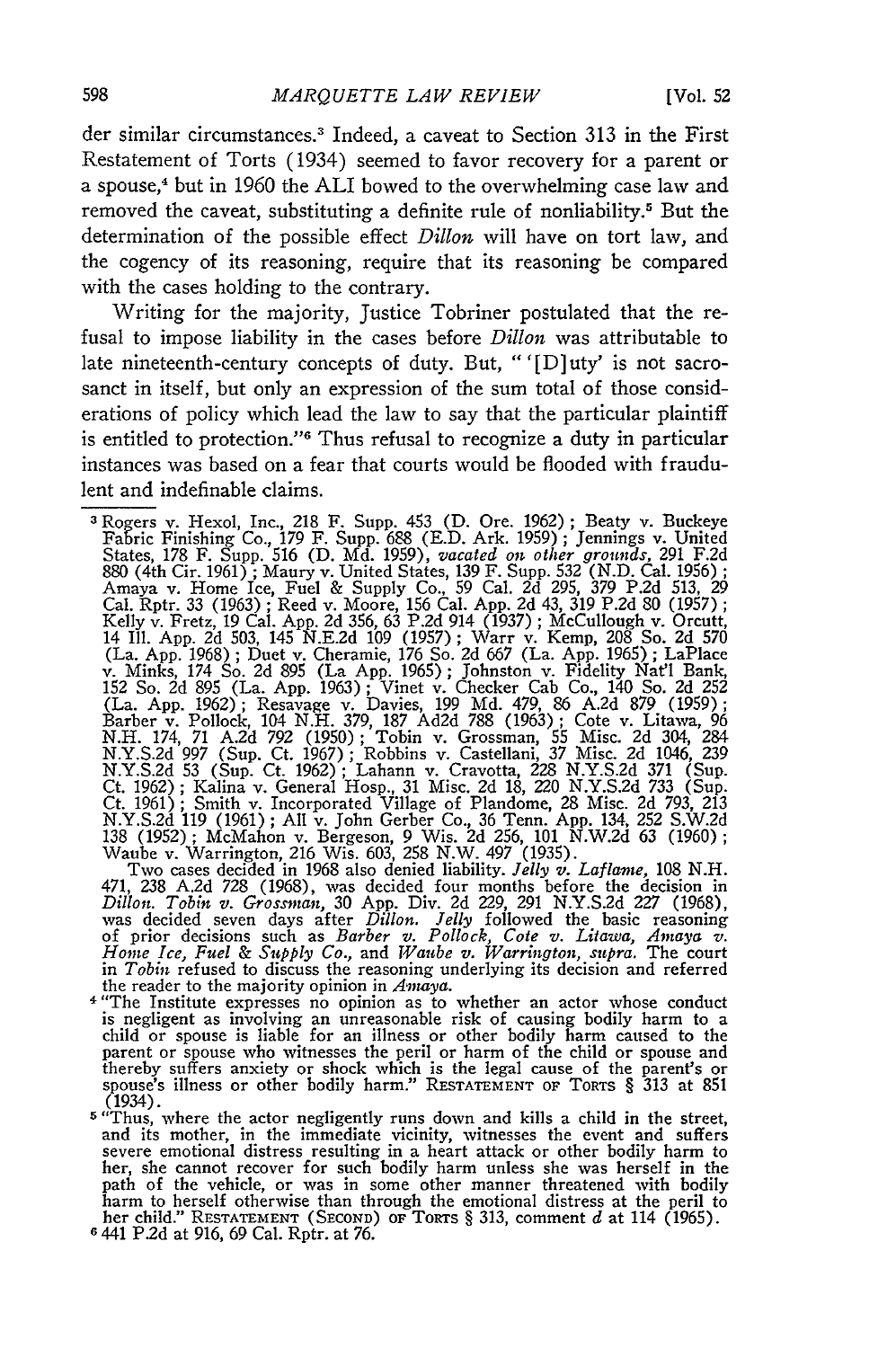**1969-70]**

The *Dillon* court clearly recognizes the possibility of fraud in many attempts to recover for bodily injury sustained as a result of the apprehension of danger or injury to another, though it found no such problem in the case before it. Relief was granted to the plaintiff-mother regardless of any possible future administrative problems. "'Courts must depend upon the efficacy of the judicial processes to ferret out the meritorious from the fraudulent in particular cases.' "<sup>7</sup> "Yet we cannot let the difficulties of adjudication frustrate the principle that there be a remedy for every substantial wrong."<sup>8</sup>

But in handling the second ground for refusal to recognize a duty in given cases, indefinable claims (i.e., an inability to place limitations on liability), the majority looked to foreseeability, declaring it, at one point, to be the chief element in determining whether the defendant owed a duty to the plaintiff<sup>9</sup> and, at another point, actually equating it with duty.<sup>10</sup> Once the subtle transition from foreseeability to duty was made, the necessity of setting out policy guidelines was avoided and the court could then proceed at once to establish the determinants of foreseeability.<sup>11</sup> Quoting from Prosser that, "When a child is endangered, it is not beyond the contemplation that its mother will be somewhere in the vicinity and will suffer serious shock,"<sup>12</sup> the majority contended that traditional limitations on liability- $-i.e.,$  necessity of presence within the zone of danger and fear for one's own safety-were arbitrary. Because it is logical that a mother will be in the proximity of her infant child and may suffer physical harm should she witness the child's injury or death, such events should be reasonably foreseeable by the ordinary man. If this is so, it may be questioned why courts have found it necessary to use somewhat arbitrary standards, resulting from their fear of fraudulent and indefinable claims, in determining liability.

Certainly the *Dillon* court's dismissal of fraudulent and indefinable claims as impediments to relief was persuasive, but the force of its logic is somewhat diminished when contrasted with the reasoning in *Amaya v. Home Ice, Fuel & Supply Co.,' <sup>3</sup>*a case explicitly overruled **by** *Dillon.* While the majority in *Dillon* stated that, "the interests of meritorious plaintiffs should prevail over alleged administrative diffi-

*<sup>7</sup>Id.* at 918, 69 Cal. Rptr. at **78. <sup>8</sup>Id.** at 919, 69 Cal. Rptr. at **79.** *<sup>9</sup>***Id.** at 920, 69 Cal. Rptr. at **80.**

**<sup>10</sup> Id.**

**<sup>11</sup>**<sup> $ii$ </sup>(1) Whether plaintiff was located near the scene of the accident as contrasted with one who was a distance away from it. (2) Whether the shock resulted from a direct emotional impact upon plaintiff from the sensory and contemporaneous observance of the accident, as contrasted with learning of<br>the accident from others after its occurrence. (3) Whether plaintiff and<br>the victim were closely related, as contrasted with an absence of any rel

**<sup>12</sup>**W. **PROSSER,** HANDBOOK **OF** THE **LAW OF** TORTS § 55 (3d ed. 1964). **<sup>13</sup>**59 Cal. 2d 295, 379 P.2d 513, 29 Cal. Rptr. 33 (1963).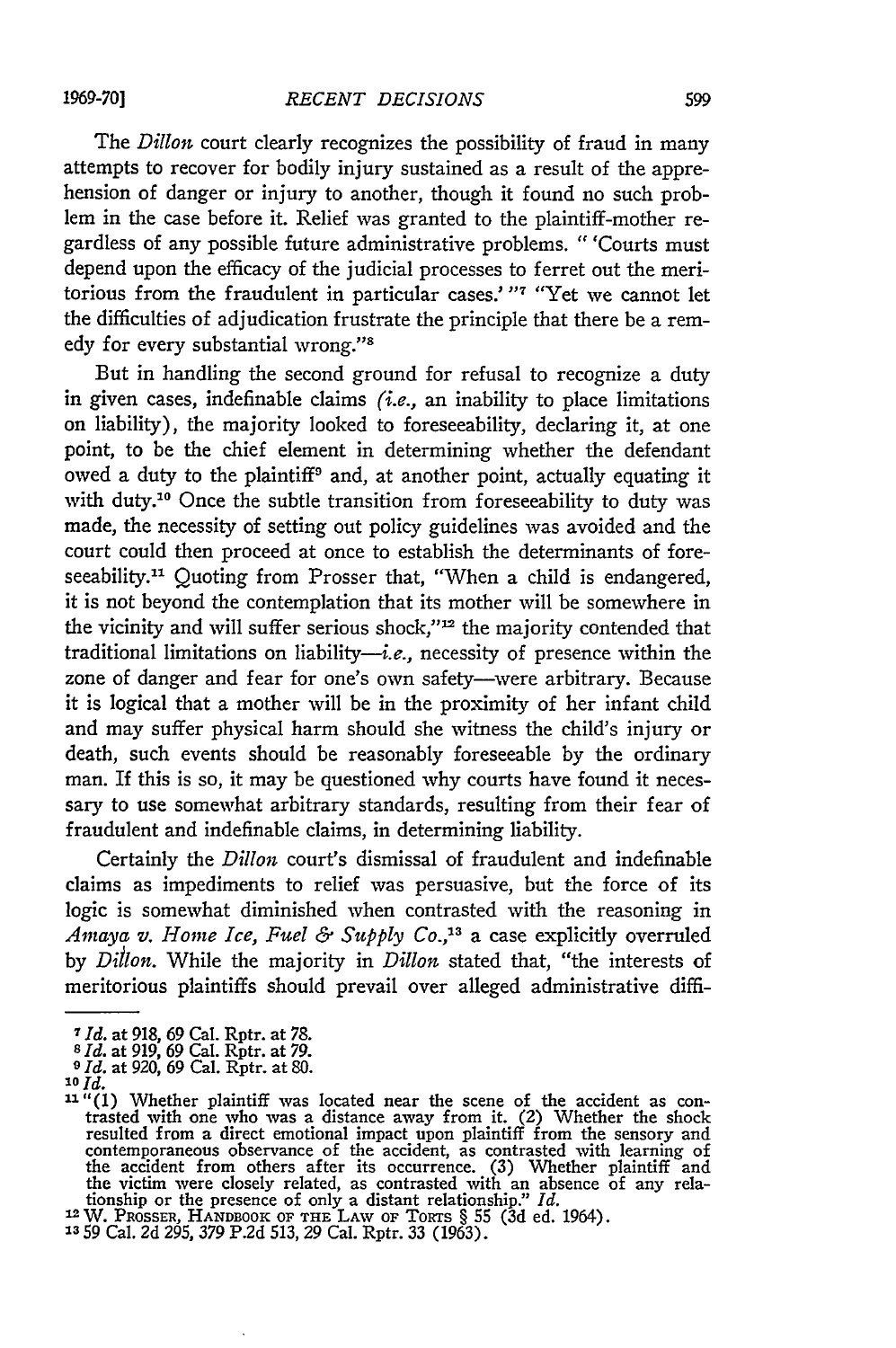culties,"<sup>14</sup> Amaya had held that "[J]ustice exists only when it is effectively administered,"<sup>15</sup> and once this was realized, "[W]e may be more comfortable in admitting that it is impossible to provide a remedy for every wrong."<sup>16</sup> If this shows the *Dillon-Amaya* contrast as to fraudulent claims, with indefinable ones the *Dillon* court made foreseeability the limiting factor, as noted above, thereby avoiding the broad policy considerations that it called "fixed categories," or "immutable rules." Under this approach, an inevitable question arises whether these policy considerations will be considered, anyway-at least subjectively---by judges deciding future cases under the foreseeability test. Thus whether foreseeability is equated with duty or is considered as an element of duty, it is perhaps necessary for any modem court to examine such policy considerations as a concomitant to affording recovery.

*In Amaya,* foreseeability is but one of several relevant factors in the determination of duty. "The degree of certainty between the defendant's conduct, and the policy of preventing future harm,"<sup>17</sup> are all important in such determination. The narrow approach taken by the *Dillon* court in failing to discuss any policy considerations other than the two-part administrative problem is evident in its treatment of the classic Wisconsin case denying recovery in this area, *Waube* v. *Warrington.18* Placing what is perhaps undue emphasis on the fraudulent claim aspect of *Waube,* the court in *Dillon* failed to note the other policy considerations discussed by the Wisconsin court, for *Waube* clearly indicated that fear of fraudulent claims was only one of numerous considerations in balancing the social interests involved.

[T]he liability imposed by such a doctrine is wholly out of proportion to the culpability of the negligent tort-feasor, would put unreasonable burdens upon the users of the highway, open the way to fraudulent claims, and enter a field that has no sensible or just stopping point."<sup>19</sup>

Indeed, it does not seem likely that *Waube* would have been followed as authority for thirty-three years in Wisconsin and other jurisdictions, including California, solely because of its weight as precedent or on the basis of its stand against fraudulent claims.

The *Dillon* court was also somewhat deceptive in tracing the development of California law in the area of recovery for emotional trauma. It interpreted the California case of *Lindley v. Knowlton20* as holding that, "a mother could recover for fear for her children's

- **17 379** P.2d at 522, 29 Cal. Rptr. at 42. **is** 216 Wis. 603, 258 N.W. 497 (1935).
- 

<sup>14441</sup> P.2d at 918, 69 Cal. Rptr. at 78.

**<sup>15</sup>**379 P.2d at 520, 29 Cal. Rptr. at 40. *16Id.*

**<sup>19</sup>***Id.* at 613, 258 N.W. at 501. **<sup>20</sup>**179 Cal. 298, 176 P. 440 (1918).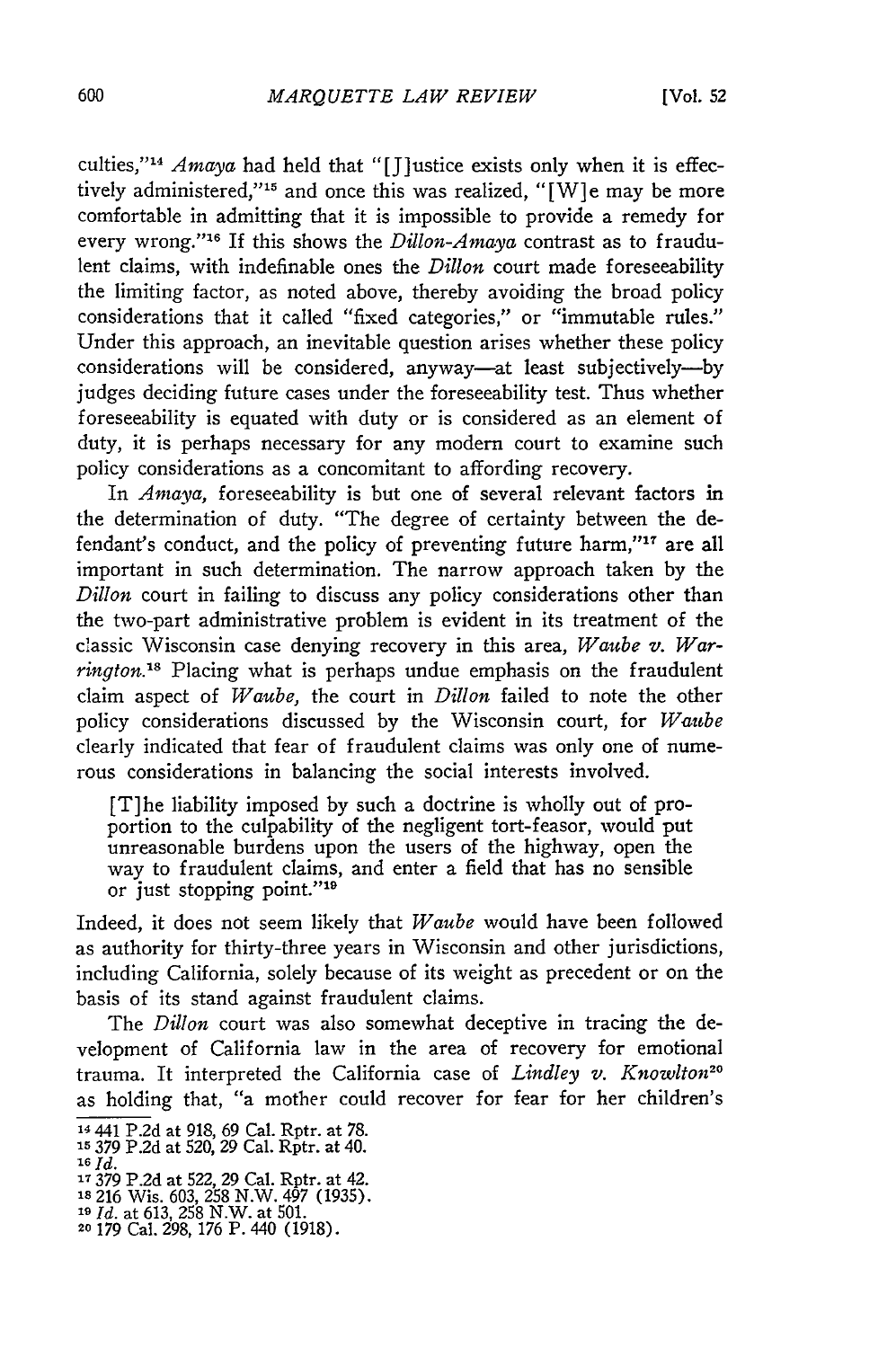**1969-7D]**

safety if she simultaneously entertained a personal fear for herself."21 This is clearly not the holding. As correctly pointed out by the *Dillon* dissent, *Lindley* "[H]eld only that liability may be predicated upon fright and consequent illness induced by the plaintiff's reasonable fear for her *own* safety, *even when* the plaintiff may also have feared for the safety of her children."22 The majority in *Dillon* also apparently misinterpreted the case of *Reed v. Moore,23* which did not hold that "[T]he mother need only be in the 'zone of danger' to recover for emotional trauma . . . ,"<sup>24</sup> but, rather, "[A] *wife* who was *outside* of the zone of danger but witnessed a collision in which her husband was injured could not recover."25

In fashioning its decision, the majority in *Dillon* avoids the discussion of certain basic policy considerations. One such consideration concerns the culpability of the tortfeasor. While stating that the defendant's liability and fault must be adjudicated, *Dillon* never effectively confronts the conclusion found in *Waube*, and quoted in *Amaya*, that "The liability doctrine is wholly out of proportion to the culpability of the negligent tortfeasor."26

A second area neglected by the decision is its economic impact upon society. The danger exists that courts, confronted with difficult cases, will open wide avenues of recovery before the ability of society to pay is critically evaluated. As society increases in size and complexity, it is arguable that the number of accidents will also increase. While the question whether such increased activity should be burdened with the extended liability *Dillon* imposes can be given the possible answer of expanded insurance coverage, such a solution raises two further questions: what are the limits of policy coverage required to meet this expanded coverage and can society afford to pay the premiums that will be involved?

A third area that the court in *Dillon* fails to discuss is the prophylactic effect of the decision. Exactly how will Mrs. Dillon's recovery decrease the number of such accidents in the future? If the case really has no tangible preventative value, perhaps a more skeptical appraisal of *Dillon's* expanded liability is necessary.

In conclusion, it is very possible that justice now demands that a mother's right to be free from emotional disturbance and bodily injury, resulting from fear for her child's safety, needs protection. But to support her recovery in the light of extremely strong precedent to the contrary requires that any theory granting such recovey be but-

<sup>21441</sup> P.2d at **925, 69** Cal. Rptr. at **85.**

**<sup>22</sup>***Id.* at **927, 69** Cal. Rptr. at **87** (dissenting opinion). 23 156 Cal. App. 2d 43, **319** P.2d 80 (1957).

<sup>24</sup>**441** P.2d at 925, 69 Cal. Rptr. at 85. **<sup>25</sup>***Id.* at **927, 69** Cal. Rptr. at **87** (dissenting opinion).

<sup>26</sup>**379** P.2d at 525, **29** Cal. RptrL at 45.